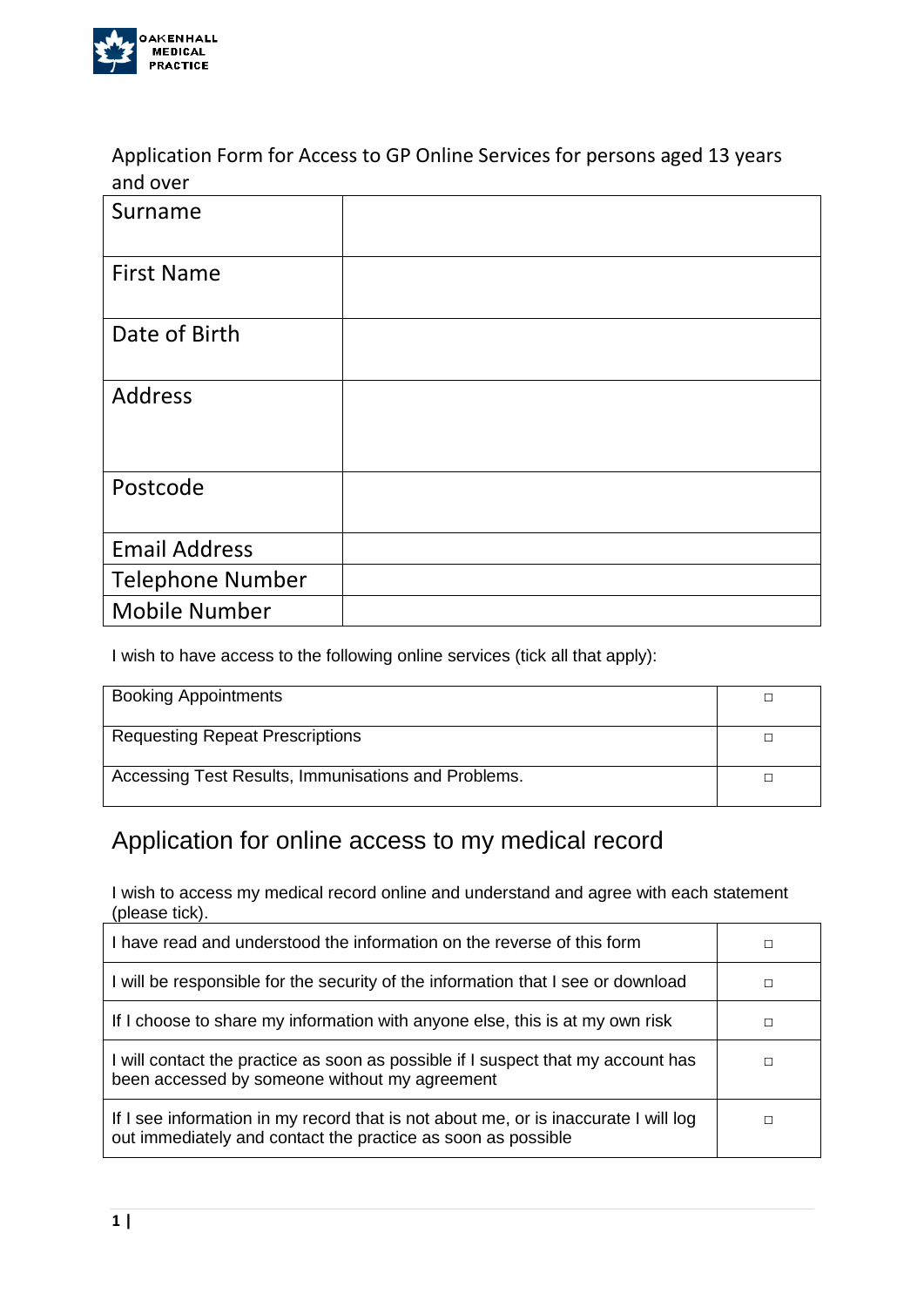

| Signature | Date |  |
|-----------|------|--|
|           |      |  |
|           |      |  |
|           |      |  |

### **For Practice Use Only**

| <b>Identity Verified</b> | Vouching $\square$                         | Name of  | Date |
|--------------------------|--------------------------------------------|----------|------|
| Through                  | Vouching with information in record $\Box$ | Verifier |      |
| (Tick all that           | Photo ID □                                 |          |      |
| apply)                   | Proof of Residence □                       |          |      |
|                          | Patients NHS Number:                       |          |      |
| <b>Staff Name</b>        |                                            |          | Date |
| Authorising              |                                            |          |      |
| access                   |                                            |          |      |

## **Important Information – Please read before returning this form.**

If you wish, you can now use the internet/mobile phone to book appointments with a GP, request repeat prescriptions for any medications you take regularly, look at your test results, immunisations and medical records all online. Also, you can still call the surgery for any queries regarding the above services. It's your choice

**It will be your responsibility to keep your login details and password safe and secure. If you know or suspect that your record has been accessed by someone that you have not agreed should see it, then you should change your password immediately.**

If for any reason you cannot do this, we recommend that you contact the practice so that they can remove your online access until you are able to reset your password.

**If you print out any information from your records, it will be your responsibility to keep this safe and secure. If you are at all worried about keeping printed copies safe and secure, we recommend that you do not make copies at all.**

## **Before you apply for online access to your record, there are some other things to consider**

- Although the chances of any of the following happening are very small, you will be asked if you have read and understood the following before you are given login details from our staff members.
- Forgotten **History:** There may be something you have forgotten about in your record that you might find upsetting.